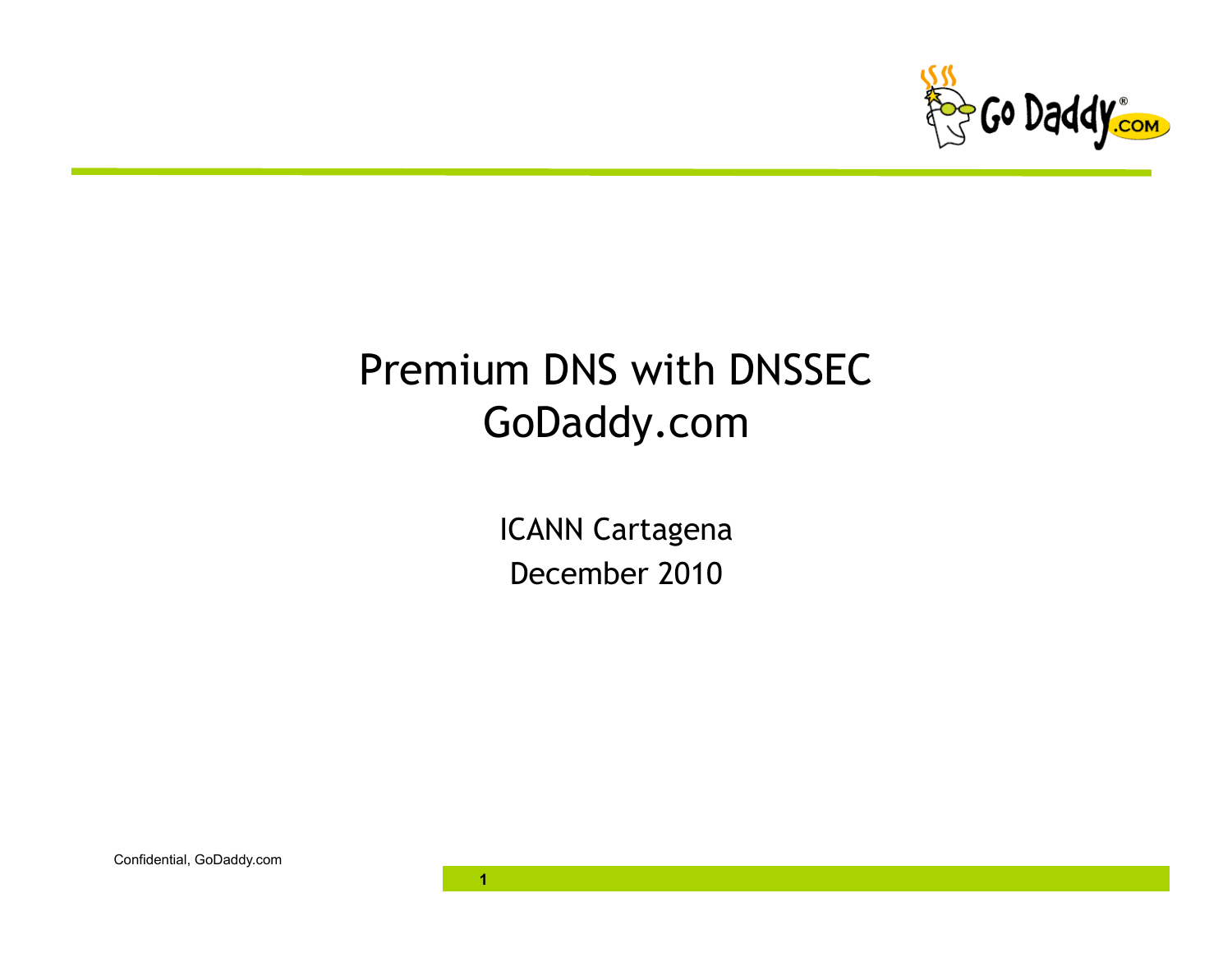

 *"DNSSEC is an important step toward making the Internet infrastructure more secure. DNSSEC implementation is the right thing to do for our customers and the Internet community."* 

> **Warren Adelman President & COO GoDaddy.com**

 $\overline{2}$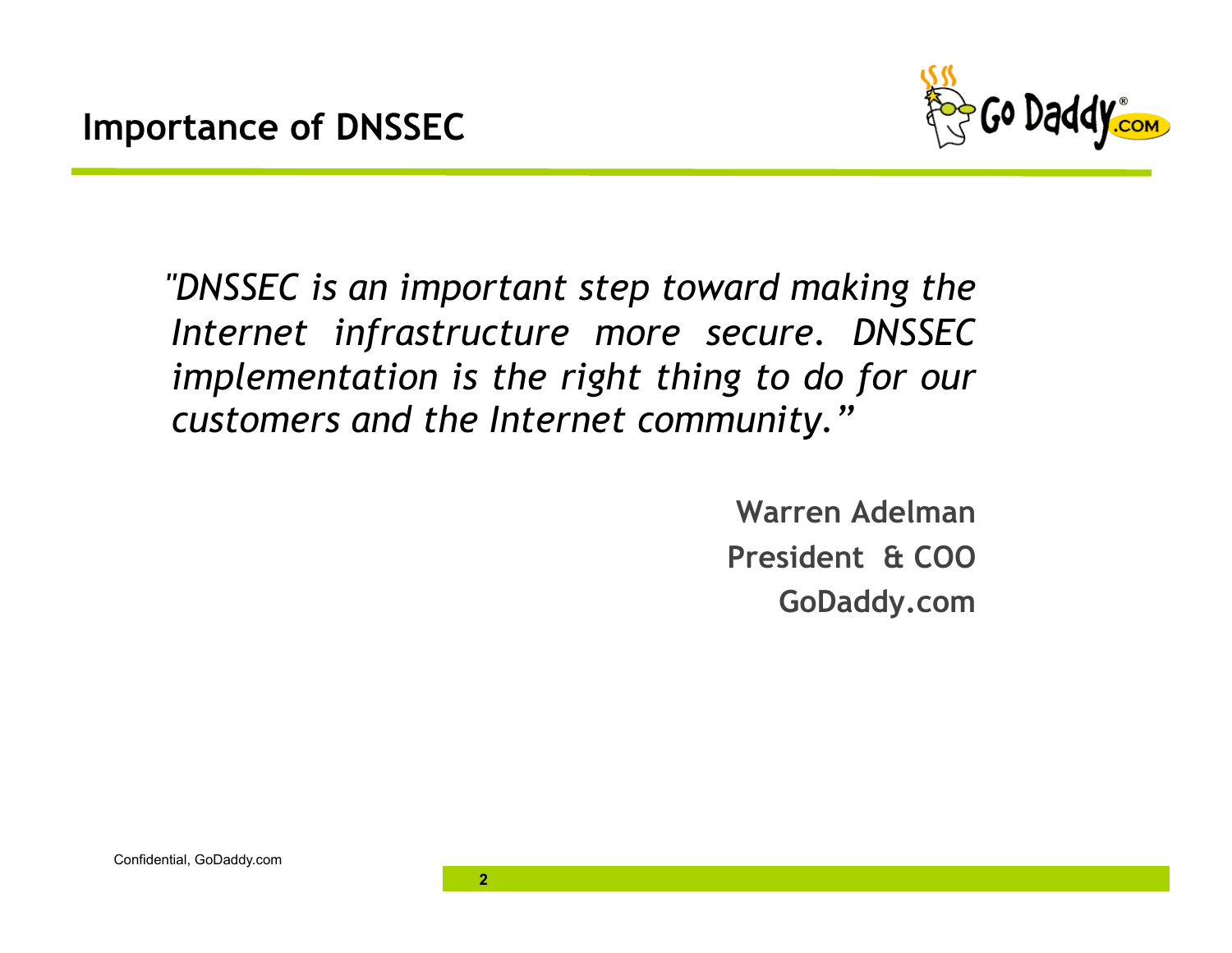

**Two levels of DNSSEC support available from GoDaddy.com:** 

#### **Belgium (June 2010) - DNSSEC (DS Record) Management**

Manual configuration and management of DS Records with GoDaddy's Domain Manager. Provides basic DNSSEC services to forward DS records to supporting registries.

#### **Cartagena (December 2010) - Premium DNS**

Comprehensive managed DNS solution with global infrastructure providing turnkey DNS services including 1-click DNSSEC management.

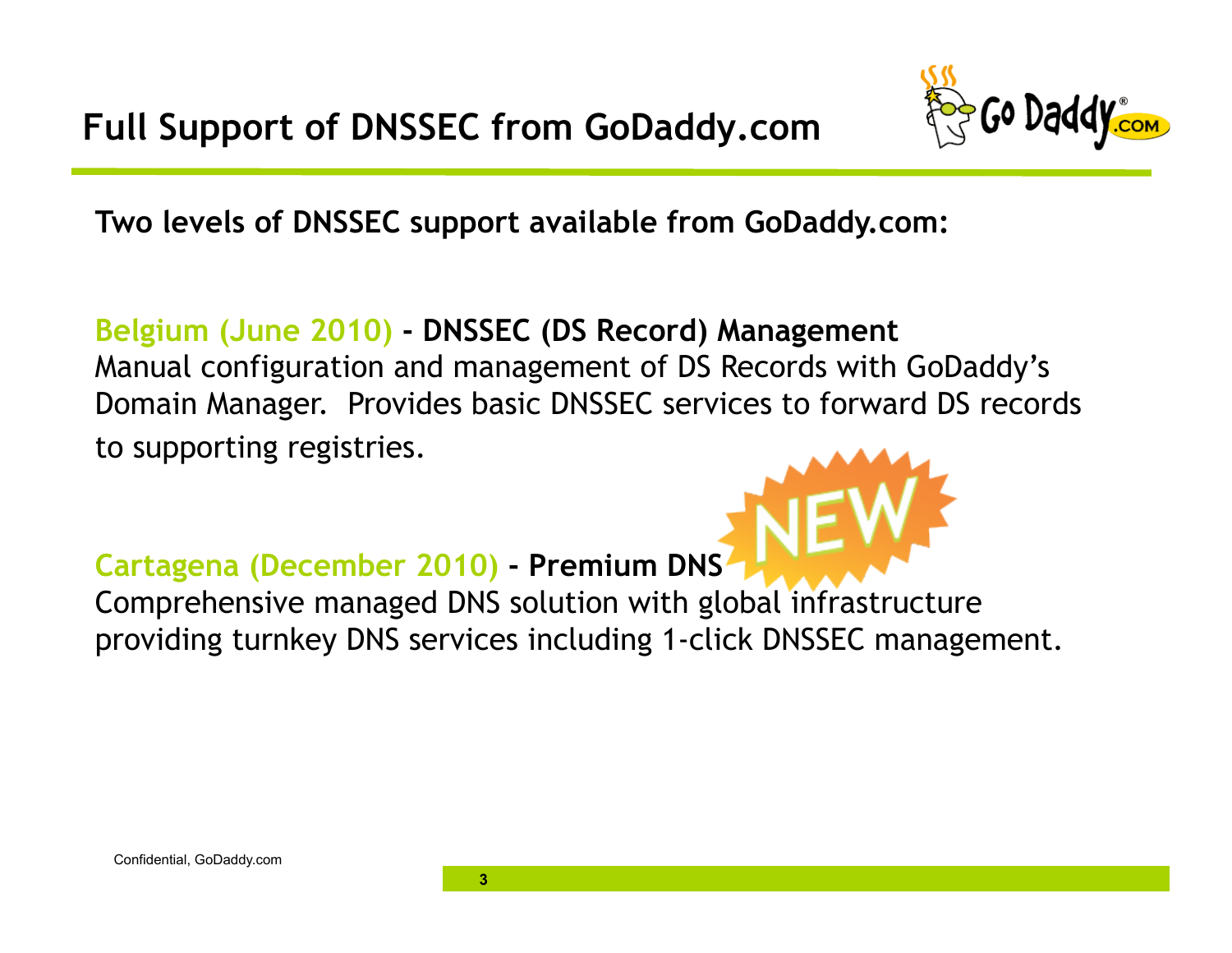## **Manual DS Record (DNSSEC) Management**



- **Filter Service for Go Daddy** customers through Domain Manager
- **Registrant manages DNSSEC** 
	- **DNS** Servers
	- **DS Records** 
		- **Signs zones**
		- Generates keys
		- **Maintains keys**

|                                                                                                       |                                                                                               | <b>C. WWW.godaddy.com Response</b> |                          |                                            |                       |                                  |
|-------------------------------------------------------------------------------------------------------|-----------------------------------------------------------------------------------------------|------------------------------------|--------------------------|--------------------------------------------|-----------------------|----------------------------------|
| ा थे<br>Domain Manager - Domain Details                                                               |                                                                                               |                                    |                          |                                            |                       | ☆ - 同 - 曲 - p Page - © Tools - > |
| Ga Daddy -                                                                                            | My Account > DOMAINMANAGER v 4.5 Server: M1PWDCCWEB08                                         |                                    |                          | Welcome: 1oa Log Out                       | My Account (Fill)     | GoDaddy.com D                    |
| Domains O                                                                                             | Buy/Sell D   Tools D   Help D                                                                 |                                    |                          | <b>Discount Domain Club: Not Active</b>    | Register Domains      | Feedback                         |
| Back                                                                                                  | cords                                                                                         |                                    |                          |                                            | Quick View<br>ed View | <b>Disgnostic View</b>           |
|                                                                                                       | <b>Add DS Record</b><br>Re                                                                    |                                    |                          | Step 1 of 2                                |                       |                                  |
| Great news! The new DNS Ma                                                                            | No D<br><b>Create Record for</b>                                                              |                                    |                          | Switch to advanced mode * Required         |                       |                                  |
|                                                                                                       | Key Tag * (a)                                                                                 | Digest * ©                         |                          |                                            |                       |                                  |
| Locking<br>Cash in<br>Organize<br>Upgrax                                                              |                                                                                               |                                    |                          | $\overline{\phantom{a}}$                   |                       |                                  |
| Domain Information                                                                                    | Algorithm * @                                                                                 |                                    |                          |                                            |                       |                                  |
| Registered: 8/1/2007                                                                                  | Selectione                                                                                    | $\blacksquare$                     |                          |                                            |                       | Manage                           |
| Locked: Locked                                                                                        | Digest Type * (a)                                                                             |                                    |                          |                                            |                       | Learn More/Add                   |
| <b>Expires On: 8/1/2017</b>                                                                           | Selectione.                                                                                   | $\vert \cdot \vert$                |                          |                                            |                       | Manage                           |
| Auto Renew: Off                                                                                       | Max Signature Life (in seconds) (a)                                                           | Public Key<br>Not Supported        |                          |                                            |                       | Manage                           |
| <b>Status: Active</b>                                                                                 | 3456000<br>Flags $\omega$                                                                     |                                    |                          |                                            | available             | Learn More/Add                   |
| <b>Authorization Code:</b>                                                                            | Not Supported                                                                                 |                                    |                          |                                            |                       |                                  |
| Forwarding: Off                                                                                       | Protocol (e)                                                                                  |                                    |                          |                                            |                       |                                  |
|                                                                                                       | Not Supported<br>Add                                                                          | l w                                |                          |                                            |                       |                                  |
| Nameservers<br>Nameservers: (Last Update 2/2/2010)<br>NS09.DOMANCONTROL.COM<br>NS10.DOMAINCONTROL.COM | authenticate the origin of DNS data<br>and prevent the use of forged DNS<br>data. Learn more. | Cancel Next                        |                          |                                            |                       |                                  |
| Contacts (edit all)                                                                                   |                                                                                               |                                    |                          |                                            |                       |                                  |
| Registrant (edit)<br>Professional Development                                                         | Administrative (edit)<br>Professional Development                                             | Technical (edit)                   | Professional Development | Billing (edit)<br>Professional Development |                       |                                  |
| Go Daddy<br>14455 N Havden Rd                                                                         | <b>Go Daddy</b><br>14455 N Havden Rd                                                          | <b>Go Daddy</b>                    | 14455 N Havden Rd        | Go Daddy<br>14455 N Havden Rd              |                       |                                  |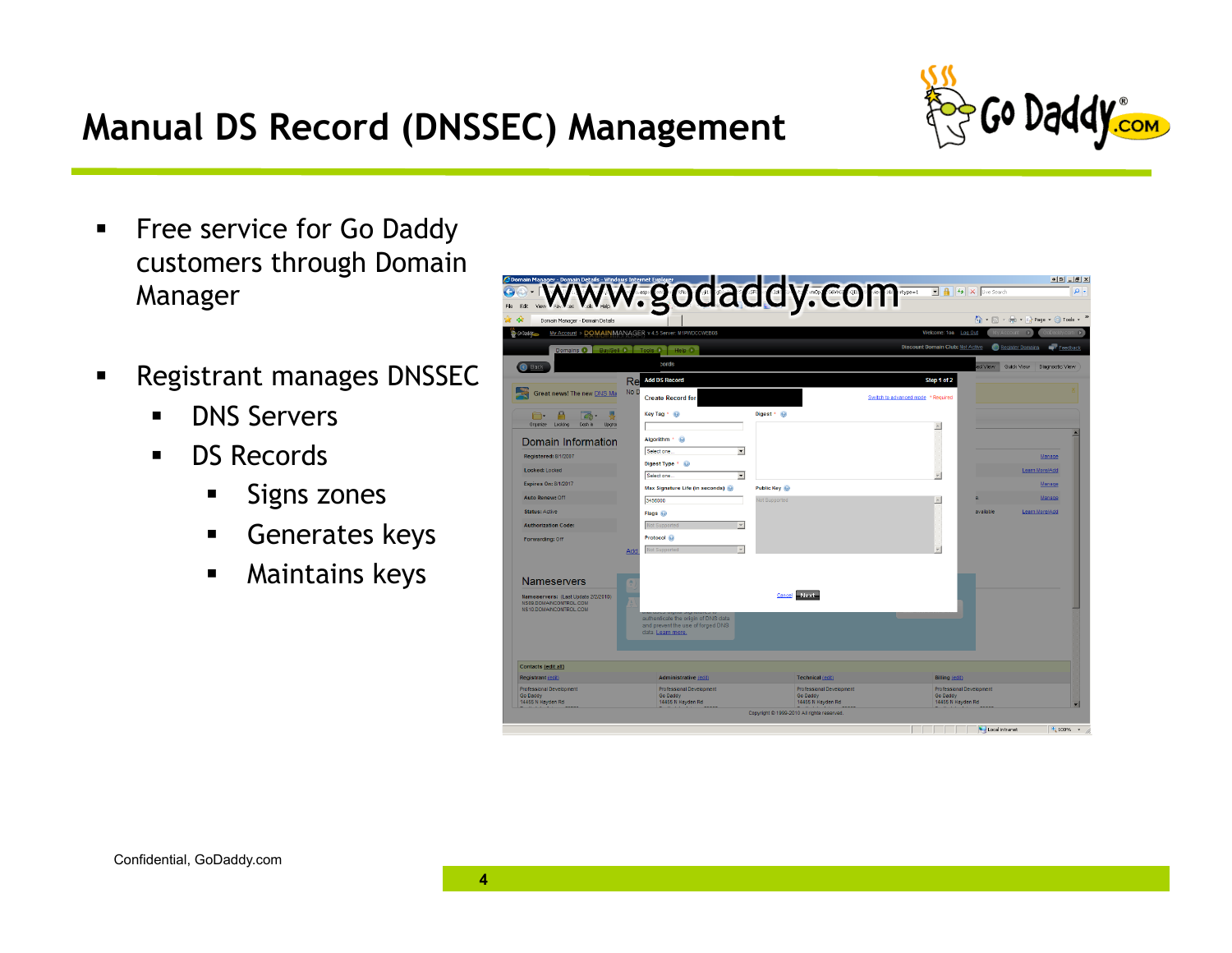### **Premium DNS**



|              |                 |                                       |          |               | ODNS Manager - Advanced Settings - Windows Internet Explorer |                                         |                     |                        |   |
|--------------|-----------------|---------------------------------------|----------|---------------|--------------------------------------------------------------|-----------------------------------------|---------------------|------------------------|---|
|              |                 |                                       |          |               | 200a                                                         | $\overline{\text{on}}$                  | <b>GV</b> Co D      | $=0$ <sub>sa</sub> $=$ |   |
| Edit<br>File | View            | Favorites                             | Tools    | Help          |                                                              |                                         | Convert v Di Select | <b>Snagit</b><br>E     | 自 |
| 47           |                 | 2 DNS Manager - Advanced Settings     |          |               |                                                              |                                         |                     |                        |   |
| Go Daddy     |                 | Domain Manager >                      |          |               |                                                              | <b>DNS MANAGER Server: G1TWDNSWEB01</b> |                     |                        |   |
|              | Home            |                                       | Template | Reports       | Admin                                                        | Help $\bullet$                          |                     |                        |   |
| Dashboard    |                 | Zone File Editor                      |          |               | <b>Advanced Settings</b>                                     |                                         |                     |                        |   |
|              |                 | <b>Advanced Settings</b>              |          |               |                                                              |                                         | Change              |                        |   |
|              |                 |                                       |          |               |                                                              |                                         |                     |                        |   |
|              |                 | Secondary DNS                         |          | <b>DNSSEC</b> |                                                              | Vanity Name Servers                     |                     |                        |   |
|              |                 | 3 DNSSEC domains available. Buy more, |          |               |                                                              |                                         |                     |                        |   |
|              | Enabled:        |                                       |          |               |                                                              |                                         |                     |                        |   |
|              | $\odot$ on      |                                       |          |               |                                                              |                                         |                     |                        |   |
|              | $\circ$ off     |                                       |          |               |                                                              |                                         |                     |                        |   |
|              |                 | Domain Status: Unsigned               |          |               |                                                              |                                         |                     |                        |   |
|              | View DS Records |                                       |          |               |                                                              |                                         |                     |                        |   |
|              |                 | Email key change notifications:       |          |               |                                                              |                                         |                     |                        |   |
|              |                 | example@godaddy.com                   |          |               |                                                              |                                         |                     |                        |   |
|              |                 |                                       |          |               |                                                              |                                         |                     |                        |   |
|              | Save            | Cancel                                |          |               |                                                              |                                         |                     |                        |   |
|              |                 |                                       |          |               |                                                              |                                         |                     |                        |   |

- **-** Registrant Responsibilities:
	- **Simply enable DNSSEC** service
- **Go Daddy Responsibilities:** 
	- **Key generation**
	- **Key signing**
	- **Registering DS records** with Registry
	- **Key maintenance/rollover**

Premium DNS provides one-step DNSSEC management so you can "set it and forget it."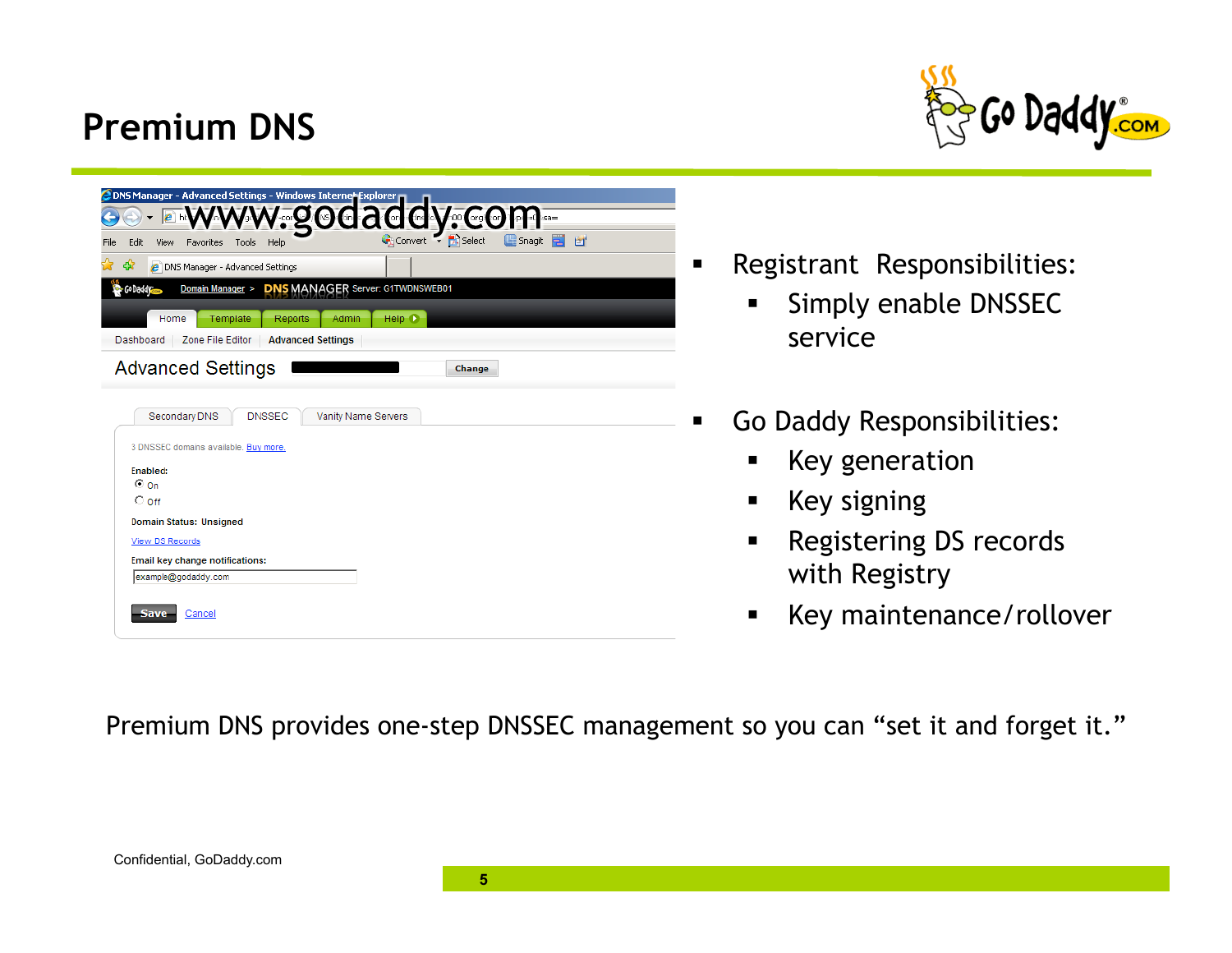### **Premium DNS Features & Benefits**



- **EXECOMPTEMENT COMPTENSIVE Managed** DNS solution with DNSSEC
- **Unlimited domains (zones)**
- **Unlimited records**
- No overage fees
- **Easy-to-use**
- **Global infrastructure**
- 99.999% uptime guarantee
- **Advanced reporting**
- **Bulk features**
- Multi-users
- Vanity Name Servers
- Error checking

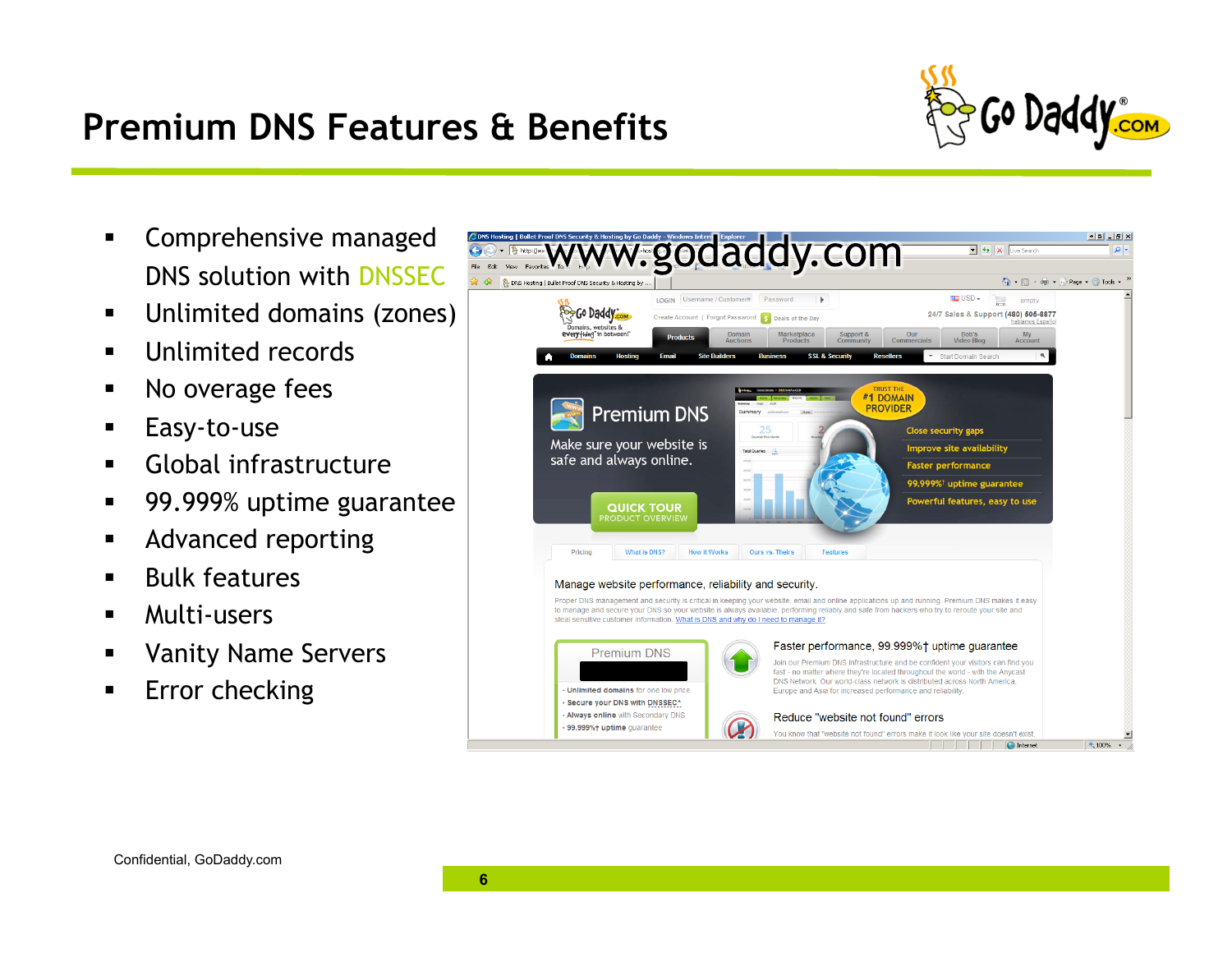#### **TLDs & DNSSEC**



- **DNSSEC Enabled Domain Registration** 
	- **Available Now:** 
		- .NET
		- .ORG
		- $\overline{\phantom{0}}$ . US
		- $-BIZ$
		- $\blacksquare$ .EU
	- **Coming Soon:** 
		- .COM Q1 2011
		- .CO, .INFO, .ASIA, .ME
		- **Other TLDs under review**